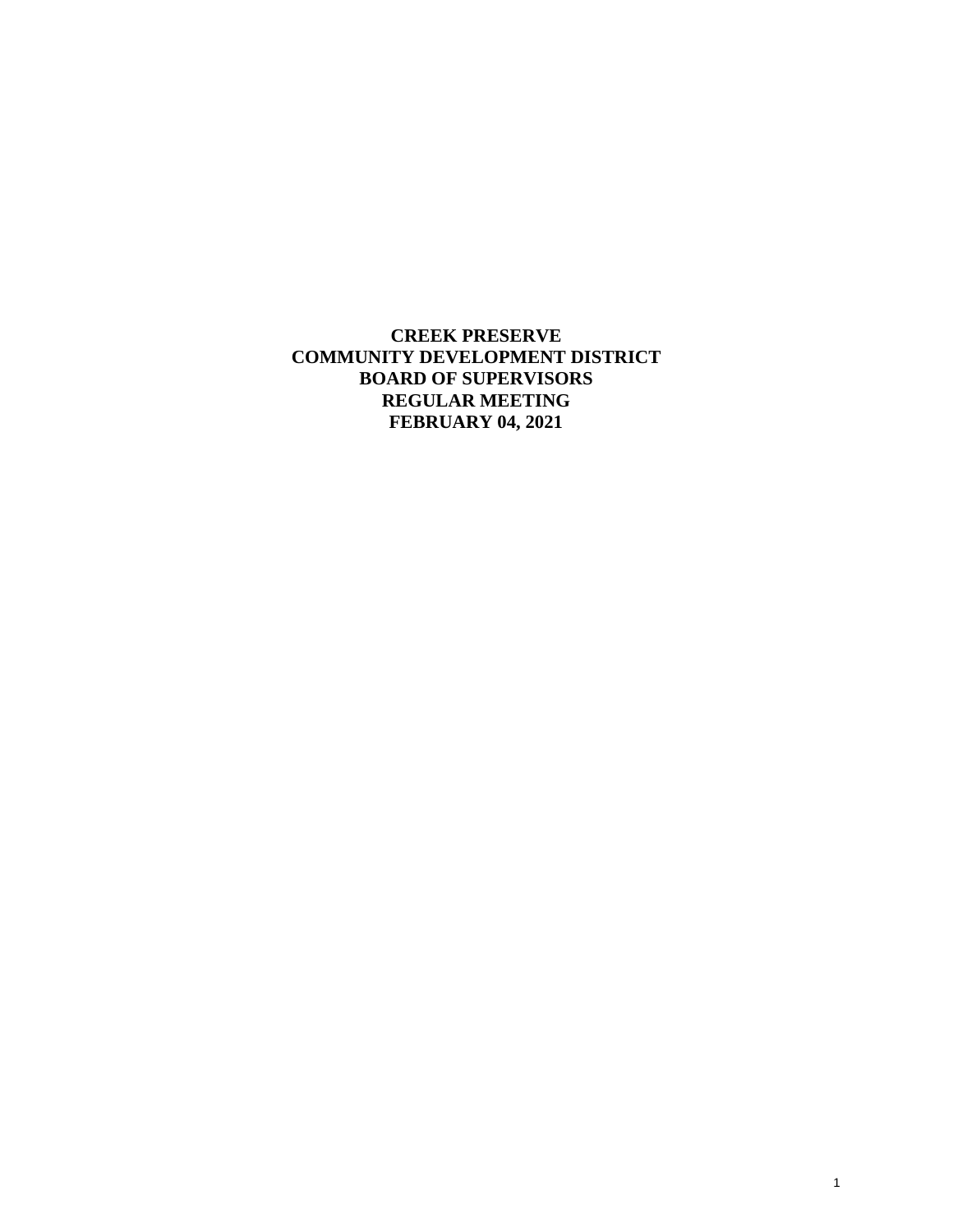# **CREEK PRESERVE COMMUNITY DEVELOPMENT DISTRICT AGENDA THURSDAY, FEBRUARY 04, 2021 AT 2:00 P.M. THE OFFICES OF MERITUS LOCATED AT 2005 PAN AM CIRCLE, SUITE 300, TAMPA, FL 33607**

| <b>District Board of Supervisors</b> | Chairman                 | <b>Jeff Hills</b> |
|--------------------------------------|--------------------------|-------------------|
|                                      | Vice- Chairman           | Nick Dister       |
|                                      | Supervisor               | Ryan Motko        |
|                                      | Supervisor               | Laura Coffey      |
|                                      | Supervisor               | Kelly Evans       |
| <b>District Manager</b>              | Meritus                  | Brian Howell      |
| <b>District Attorney</b>             | Straley, Robin, Vericker | John Vericker     |
| <b>District Engineer</b>             | <b>Stantec</b>           | Tonja Stewart     |

#### *All cellular phones and pagers must be turned off during the meeting*

The meeting will begin at **2:00 p.m.** 

Public workshops sessions may be advertised and held in an effort to provide informational services. These sessions allow staff or consultants to discuss a policy or business matter in a more informal manner and allow for lengthy presentations prior to scheduling the item for approval. Typically, no motions or votes are made during these sessions.

Pursuant to provisions of the Americans with Disabilities Act, any person requiring special accommodations to participate in this meeting is asked to advise the District Office at (813) 873-7300, at least 48 hours before the meeting. If you are hearing or speech impaired, please contact the Florida Relay Service at 7-1-1, who can aid you in contacting the District Office.

Any person who decides to appeal any decision made by the Board with respect to any matter considered at the meeting is advised that this same person will need a record of the proceedings and that accordingly, the person may need to ensure that a verbatim record of the proceedings is made, including the testimony and evidence upon which the appeal is to be based.